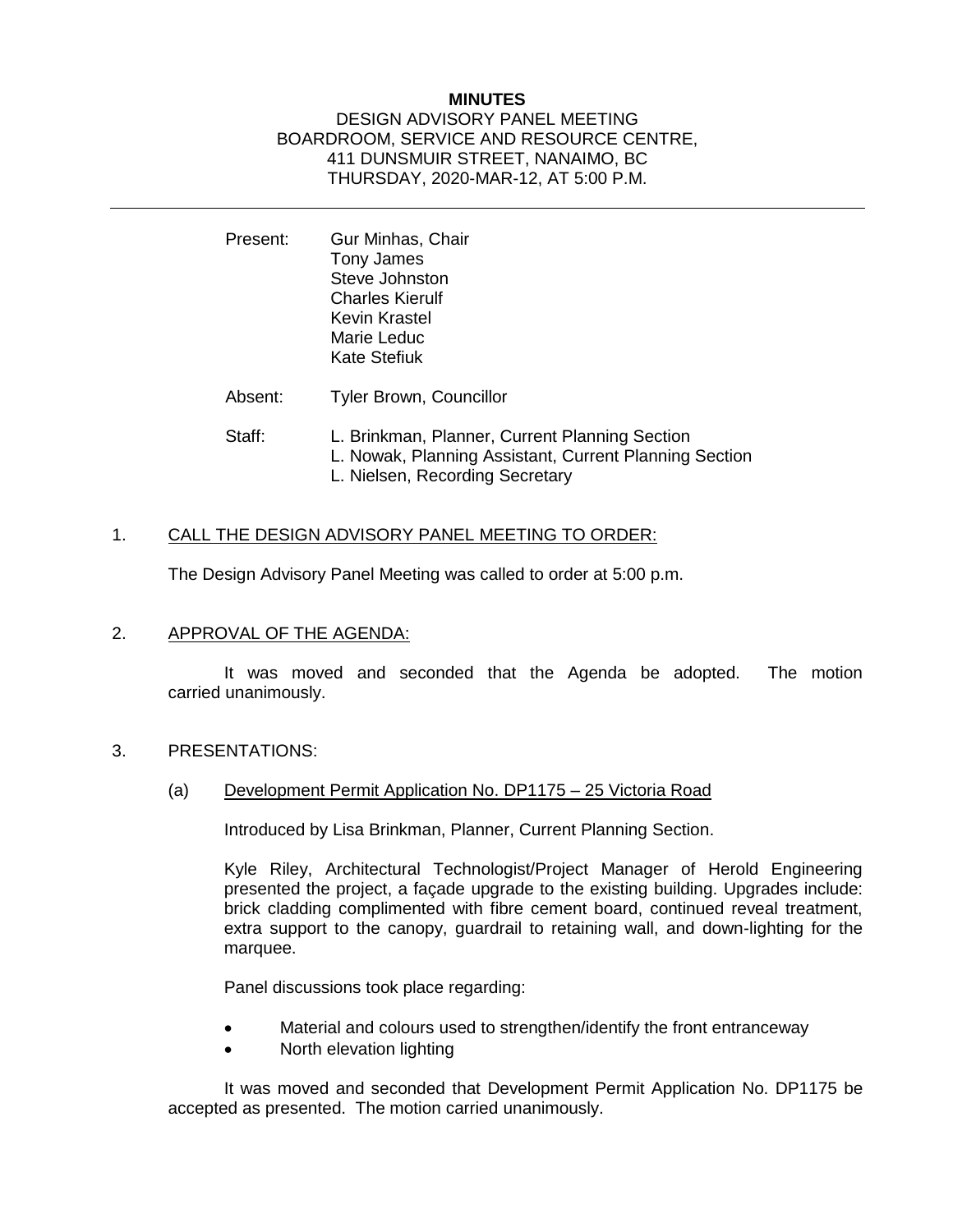Charles Kierulf vacated the meeting at 5:18 p.m. due to conflict.

#### (b) Development Permit Application No. DP1177 – 191/195 Fourth Street

Introduced by Lainy Nowak, Planning Assistant, Current Planning Section.

Donna Hais, Project Manager with R.W. (Bob) Wall Contracting provided an overview of the project and site. Ms. Hais explained this renovation project is contained within the existing building envelope/footprint and will include changes to the building's exterior. The building changes will result in adherence to current BC Building Code requirements both structurally and seismically.

Alfred Korpershoek, Designer and Charles Kierulf, Architect of dHKarchitects Inc., presented the project. Mr. Korpershoek spoke regarding the overall plan, existing conditions and proposed changes.

- Addition of stairwell on one side
- Original overhead doors will be replaced with new glass panelled doors

Victoria Drakeford, Landscape Architect of Victoria Drakeford Landscape Architect presented the landscape plan and spoke regarding the proposed planting material, taking the Westwood ecosystem (easy to maintain, draught resistant plants) into consideration. Sightlines into the building will be maintained.

Panel discussions took place regarding:

- An explanation was requested regarding the hardscape
- Street trees and newly created landscape area
- Screening of garbage enclosure
- The possibility of adding something to reference the building or area history

It was moved and seconded that development permit application no. DP1177 be accepted as presented with support for the proposed variances. The following recommendations were provided:

- Consider the addition of street trees to the east side of the property;
- Consider adding screening around the garbage bin; and,
- Consider incorporating something to reference the history of the building or the Harewood area.

The motion carried unanimously.

Charles Kierulf returned to the meeting at 5:35 p.m.

(c) Development Permit Application No. DP1170 – 1615 Northfield Road

Introduced by Lisa Brinkman, Planner, Current Planning Section.

Richard Finnegan, Designer of Finn and Associates and Jeet Manhas, Owner of Anayk Home Builders, presented the project and spoke regarding, zoning, building design, building siting and configuration, neighbourhood context and the proposed variances (yard setbacks and landscape buffer).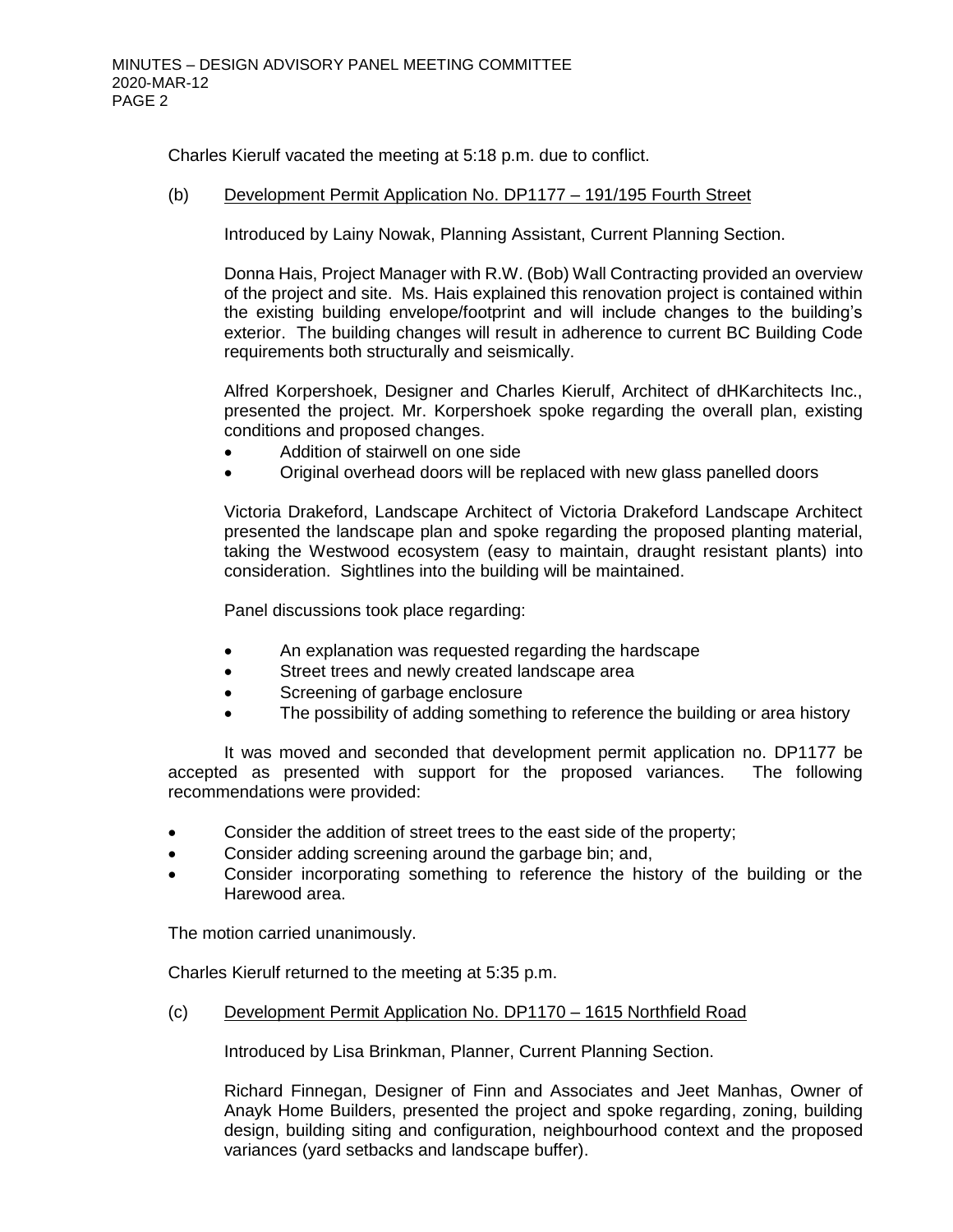- Each lower level unit will have concrete patios which will create sound and visual buffers from the road
- The proposed drive aisle surface is concrete, and paving stones are proposed to surface the driveways to the individual units
- A grass strip in the driveways will provide drainage and soften the hardscape
- Planting materials include: red Japanese maples mixed with dwarf dogwood, snowberries and deer ferns in the boulevard; autumn glaze maples along a 6' wood fence with dense shrubbery along the back property line

Panel discussions took place regarding:

- The street presence along Northfield Road
- Ways to enhance unit entranceways along Northfield Road
- The proposed rear yard setback variance and adjacent neighbouring properties
- The possible inclusion of evergreen trees along the rear property line to mitigate overlook and provide a green screen year round
- The need for safe play areas for children onsite
- The need to employ a landscape architect for this project to provide a clear understanding of the landscape plan and details, proposed trees (ie size at maturity), and other planting materials
- Pedestrian access/connectivity from Northfield Road
- Possible Crime Prevention through Environmental Design (CPTED) issues between the buildings
- The possible addition of glazing to side elevations to break building massing, especially along the drive aisle
- The addition of weather protection along the south building elevation
- Refuse storage areas (onsite / unit) and pick up service
- The possibility of shortening unit driveways to exclude the need for a rear yard setback variance

It was moved and seconded that Development Permit Application No. 1170 be accepted for form and character and siting as presented with support for the proposed variances. The following recommendations were provided:

- Produce a landscape concept plan, prepared by a landscape architect, and have the landscape architect return to the panel to present the plan;
- Look at adding  $3<sup>rd</sup>$  storey windows on the side elevations;
- Consider ways to enhance the entries along Northfield Road using both architectural features and landscaping;
- Consider weather protection for the patios along the rear (south) property line; and,
- Consider modifications to the site plan to eliminate the need for a rear (south) property line setback variance.

The motion carried unanimously.